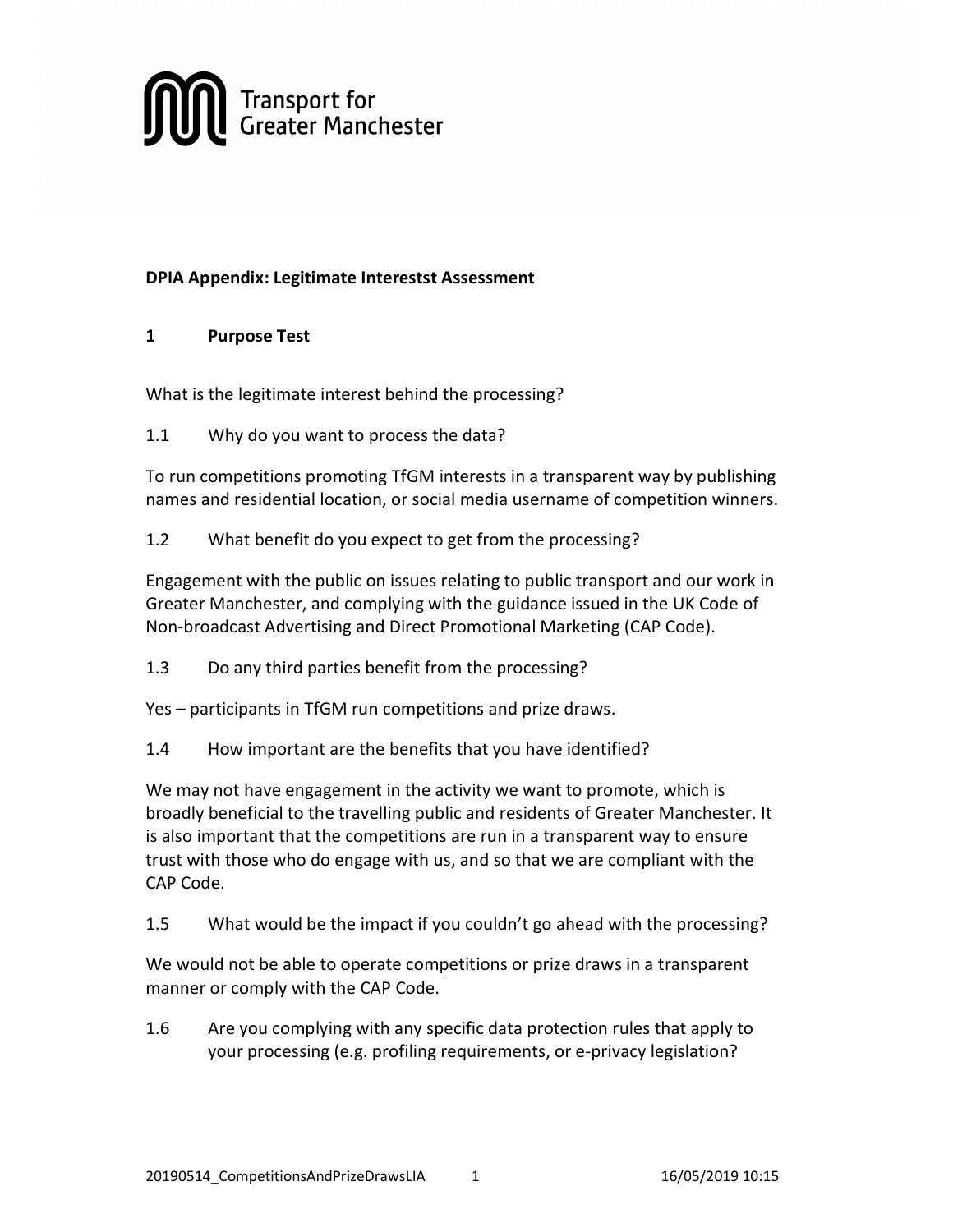Individuals will be given the opportunity to object to their name and other information published as prize winners.

1.7 Are you complying with other relevant laws?

N/A

1.8 Are you complying with industry guidelines or codes of practice?

Yes – CAP Code

1.9 Are there any other ethical issues with the processing?

Competitions which have been entered by minors should where possible seek parental consent for the young person to enter the competition.

## 2 Necessity Test

You need to assess whether the processing is necessary for the purpose you have identified

| 2.1              | Will this processing actually help you achieve your purpose?                                                                          |
|------------------|---------------------------------------------------------------------------------------------------------------------------------------|
| Yes              | No                                                                                                                                    |
| 2.2              | Is the processing proportionate to that purpose?                                                                                      |
| Yes $\mathbb{X}$ | No                                                                                                                                    |
| 2.3              | Can you achieve the same purpose without the processing?                                                                              |
| Yes              | <b>No</b>                                                                                                                             |
| 2.4              | Can you achieve the same purpose by processing less data, or by<br>processing the data in another more obvious or less intrusive way? |
| Yes              | No                                                                                                                                    |
| з                | <b>Balancing Test</b>                                                                                                                 |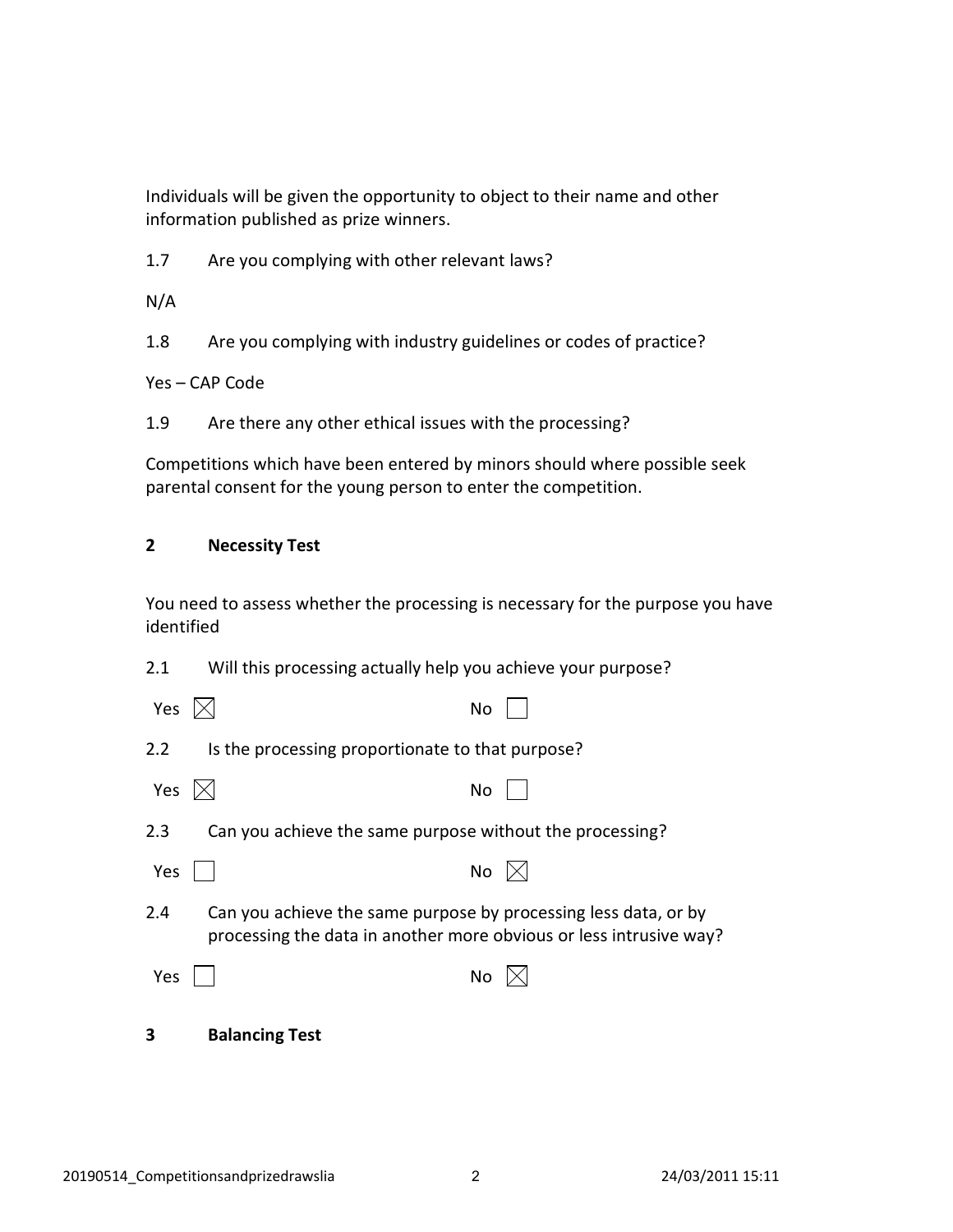You need to consider the impact on individuals' interests and rights and freedoms and assess whether this overrides your legitimate interests.

#### Nature of the Personal Data

| 3.1                   | Is it special category or criminal offence data?                       |                                                                         |
|-----------------------|------------------------------------------------------------------------|-------------------------------------------------------------------------|
| Yes                   |                                                                        | No                                                                      |
| 3.2                   | Is it data which people are likely to consider particularly 'private'? |                                                                         |
| Yes                   |                                                                        | No                                                                      |
| 3.3                   | people?                                                                | Are you processing children's data or data relating to other vulnerable |
| Yes $\mathbb{\times}$ |                                                                        | No                                                                      |
| 3.4                   |                                                                        | Is the data about people in their personal or professional capacity?    |
| Personal              |                                                                        | Professional                                                            |

#### Reasonable expectations

3.5 Do you have an existing relationship with the individual?

| Yes $\boxtimes$ |  | No $\boxtimes$ |  |
|-----------------|--|----------------|--|
|-----------------|--|----------------|--|

3.6 What's the nature of the relationship and how have you used that data in the past?

In some cases competition or prize draws may be run based on an existing relationship such as being a customer who holds a particular type of travelpass, or subscribers to a particular newsletter.

3.7 Did you collect the data directly from the individual? What did you tell them at the time?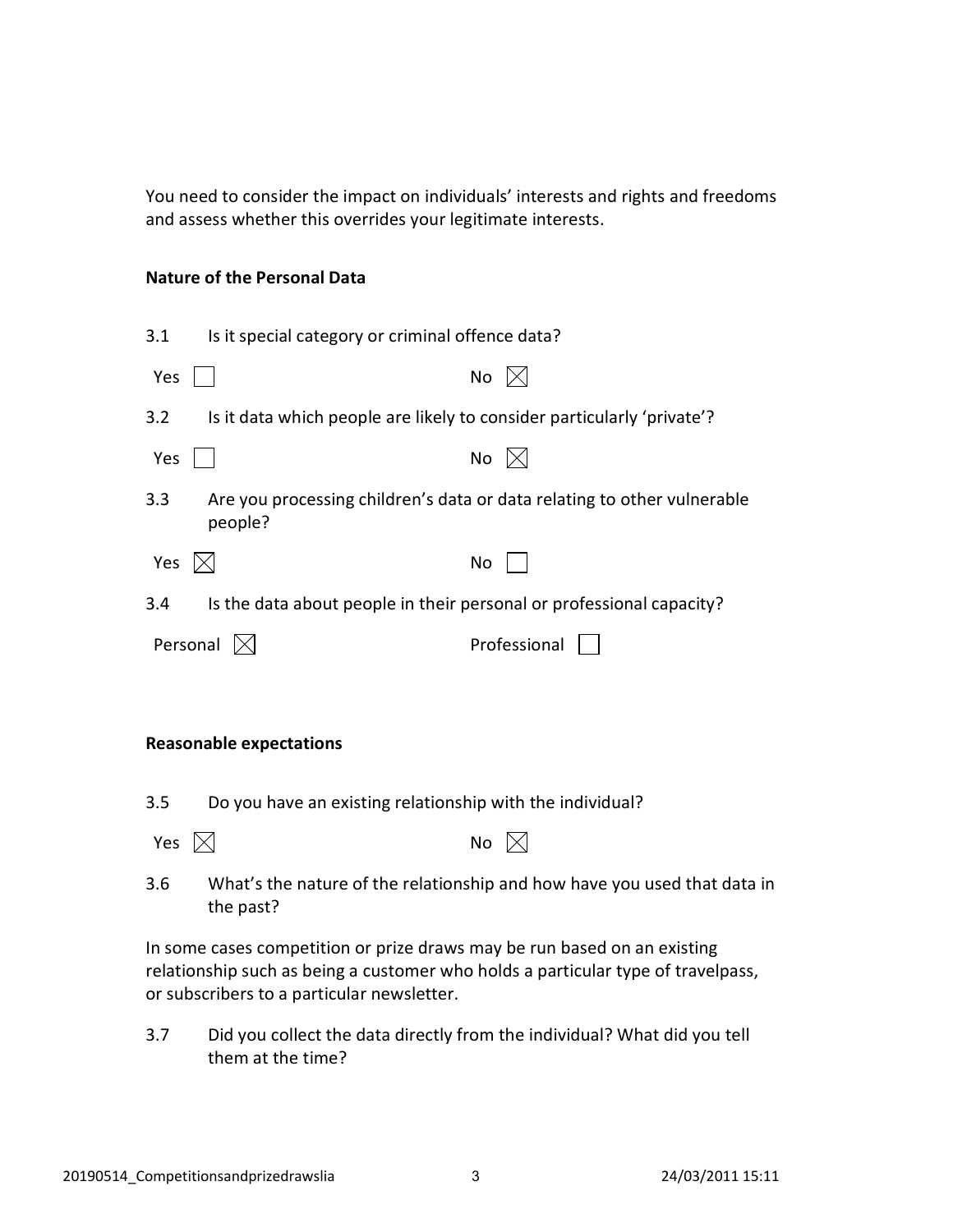In all cases the data will have been collected directly from the individual, and they will have been told that their data would be used for the specific purpose they are providing it for.

3.8 If you obtained the data from a third party, what did they tell the individuals about reuse by third parties for other purposes and does this cover you?

N/A

3.9 How long ago did you collect the data? Are there any changes in technology or context since then that would affect expectations?

Depending on the competition, the data may have been collected either specifically for the competition in paper or electronic format, including social media. In the case of social media "like"/"comment"/"share" type competitions, these are widespread over social media platforms and there is an expectation by individuals that competitions in this way will be run simply, and prizes announced using individuals' usernames by "tagging" them and asking them to contact the business to arrange collection of their prize. This announcement will be publicly available for other followers of the organisation.

In the case of prize draws run including individuals who are, say active users of a particular type of transport or travel pass, or newsletter sign up prize draws, the data may have been collected some time ago. The processing is low risk, as it will be done on a random basis, and prizes can be turned down if individuals are not happy about being included. Only those individuals who win a prize will have their name/location published, and they will be given the opportunity to object to this processing, which will be assessed on a case by case basis.

| 3.10 | Is your intended purpose and method widely understood? |
|------|--------------------------------------------------------|
|      |                                                        |

| Yes $ \times $ |                                                                                                                           | No l |                 |
|----------------|---------------------------------------------------------------------------------------------------------------------------|------|-----------------|
| 3.11           | Are you intending to do anything new or innovative?                                                                       |      |                 |
| Yes            |                                                                                                                           |      | No $\mathbb{X}$ |
| 3.12           | Do you have any evidence about expectations $-e.g.$ from market<br>research, focus groups or other forms of consultation? |      |                 |

N/A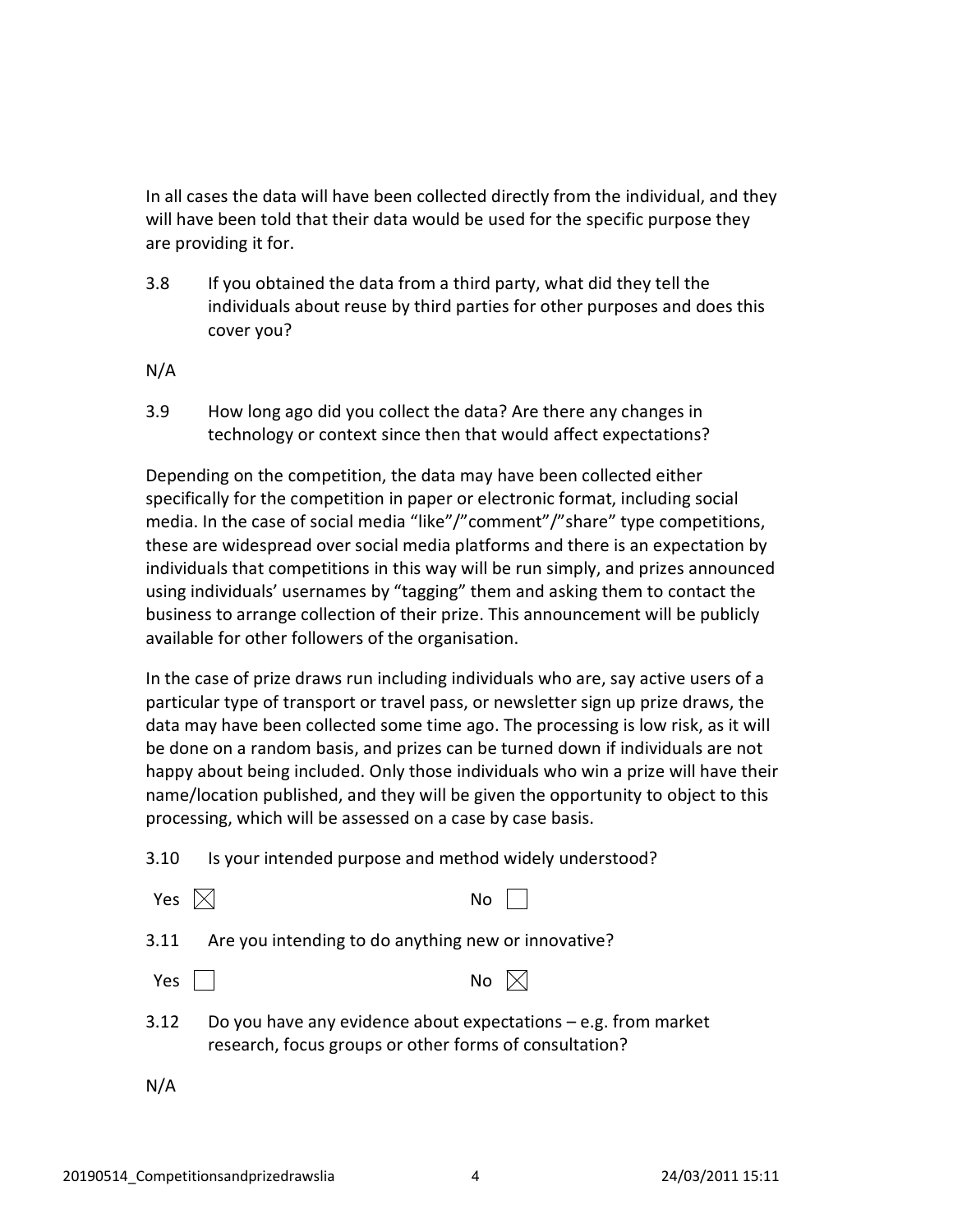3.13 Are there any other factors in the particular circumstances that mean they would or would not expect the processing?

See 3.9 above re social media competitions.

#### Likely impact

3.14 What are the possible impacts of the processing on people?

Data published will be limited to either a firstname or surname, and the district or town in which they live. In most circumstances this will make the individuals anonymous. If they do have an unusual name for that area, it is remotely possible that they could be placed at risk by having these details published. However, this is one of the reasons that they will be given an opportunity to object to the publication by presenting their concerns, which will be considered on a case by case basis.

3.15 Will individuals lose any control over the use of their personal data?

| Yes                                                                                                                                                                                                                                                     | No                                                                              |  |
|---------------------------------------------------------------------------------------------------------------------------------------------------------------------------------------------------------------------------------------------------------|---------------------------------------------------------------------------------|--|
| 3.16                                                                                                                                                                                                                                                    | What is the likelihood and severity of any potential impact?                    |  |
|                                                                                                                                                                                                                                                         | Very low likelihood but high severity – overall a low risk of potential impact. |  |
| 3.17                                                                                                                                                                                                                                                    | Are some people likely to object to the processing or find it intrusive?        |  |
| Yes                                                                                                                                                                                                                                                     | No                                                                              |  |
| 3.18                                                                                                                                                                                                                                                    | Would you be happy to explain the processing to individuals?                    |  |
| Yes                                                                                                                                                                                                                                                     | No                                                                              |  |
| 3.19                                                                                                                                                                                                                                                    | Can you adopt any safeguards to minimise the impact? What?                      |  |
| Data is to be minimised to a firstname or surname and the district or town in<br>which they live. In most circumstances this will minimise the impact. If there is a<br>residual risk of identification then an objection to publication may be upheld. |                                                                                 |  |
| 3.20                                                                                                                                                                                                                                                    | Can you offer individuals an opt out?                                           |  |
| Yes                                                                                                                                                                                                                                                     | No                                                                              |  |